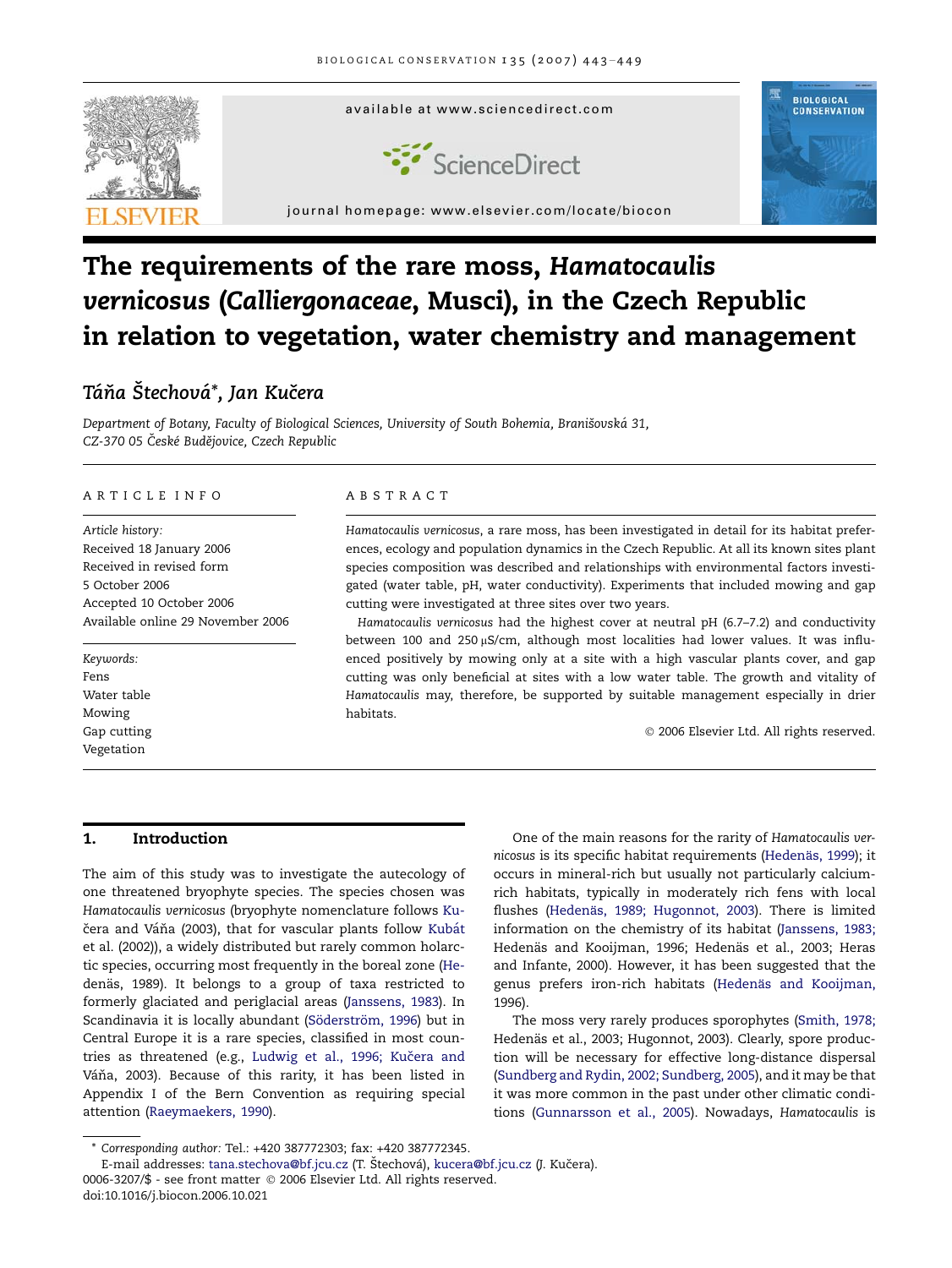<span id="page-1-0"></span>almost certainly spread by gametophytic fragments, like many other peatland mosses [\(Poschlod and Schrag, 1990\)](#page-6-0). Fragment dispersal is usually effective over short distances, unless the fragments are spread by birds or large mammals.

Wetland species such as Hamatocaulis vernicosus are endangered mainly because of the destruction and degradation of their habitats (Rybníček and Rybníčková, 1974). The cessation of traditional management such as extensive grazing, single-cut, late-season haymaking, and removal of mown material for bedding led to the increasing productivity and decrease of species richness [\(Fojt and Harding, 1995; Prach,](#page-5-0) [1996; Diemer et al., 2001\)](#page-5-0). To conserve species richness, a substitution for the traditional management is necessary, and recently a range of suitable alternative management techniques have been tested in these habitats. However, the impact of these treatments on bryophytes is limited. Where it has been investigated ([Moen et al., 2001\)](#page-6-0), the mowing of vegetation resulted in a replacement of hummock-building species with prostrate moss species. However, [Bergamini](#page-5-0) [and Peintinger \(2002\)](#page-5-0) did not find an effect of removal of vascular plants on biomass and shoot morphology of Calliergonella cuspidata.

Here, we describe the observed habitat preferences of Hamatocaulis in the Czech Republic with respect to the water chemistry (pH, conductivity,  $\mathrm{NH}_4^+$ ,  $\mathrm{NO}_3^-$ ,  $\mathrm{Ca^{2+}}$  and  $\mathrm{Fe^{3+}}$ ) and its phytosociological relationships. We also performed

manipulative experiments, testing the short-term impact of mowing and measured its expansion ability into gaps created in the vegetation. There are few studies on bryophyte autecology, and we hope that this preliminary study will provide an impetus for further work in this area.

# 2. Material and methods

# 2.1. Vegetation and environmental sampling

All 28 sites where Hamatocaulis vernicosus was known to occur in the Czech Republic were sampled in May and June 2005 (Table 1). At each site, vegetation relevés were assessed and measurements made of the water table and a range of basic water chemistry variables (pH, conductivity). One to four relevés were recorded at each site depending on the population size of Hamatocaulis; at each relevé the vegetation was assessed by estimating visually the cover of all species in  $4 \times 4$  m plots (58 in total).

Water pH and conductivity were measured in situ at four positions in each plot using portable devices (Vario pH, WTW, Germany; CM 101, Snail Instruments, Czech Republic). The water table was measured using the PVC discoloration method over the whole vegetation season ([Belyea, 1999;](#page-5-0) Navrátilová and Hájek, 2005).

| Table 1 - Brief description of studied sites                                                   |                        |                         |                                       |                               |                             |                       |                                                   |                                              |
|------------------------------------------------------------------------------------------------|------------------------|-------------------------|---------------------------------------|-------------------------------|-----------------------------|-----------------------|---------------------------------------------------|----------------------------------------------|
| Number                                                                                         | Locality               | Elevation<br>(m a.s.l.) | Mean<br>annual<br>temp. $(^{\circ}C)$ | Mean<br>precipitation<br>(mm) | Size of the<br>biotope (ha) | vegetation<br>samples | Number of Mean cover<br>of vascular<br>plants (%) | Water level<br>(cm below<br>ground $\pm$ SD) |
| 1                                                                                              | Staré jezero           | 440                     | 8                                     | 625                           | 10                          | $\overline{4}$        | 60                                                | $3.0 \pm 2.7$                                |
| $\overline{2}$                                                                                 | V Lisovech             | 650                     | 6                                     | 750                           | $\mathbf{3}$                | $\overline{4}$        | 80                                                | $8.2 \pm 3.3$                                |
| 3                                                                                              | Vidlák                 | 280                     | 8                                     | 675                           | 10                          | 4                     | 55                                                | $4.4 \pm 3.5$                                |
| $\overline{4}$                                                                                 | Břehyně-Pecopala       | 275                     | 8                                     | 625                           | $\overline{2}$              | $\overline{2}$        | 55                                                | $5.3 \pm 8.5$                                |
| 5                                                                                              | Matenský rybník        | 525                     | 8                                     | 675                           | $\overline{2}$              | $\overline{2}$        | 80                                                | $4.5 \pm 3.4$                                |
| 6                                                                                              | Ruda                   | 415                     | 8                                     | 625                           | 10                          | $\overline{2}$        | 50                                                | $2.0 \pm 2.0$                                |
| 7                                                                                              | Kaliště                | 655                     | 6                                     | 750                           | $\overline{4}$              | $\Omega$              | 70                                                |                                              |
| 8                                                                                              | Bažiny                 | 620                     | $\overline{7}$                        | 850                           | $\mathbf{1}$                | $\mathbf{1}$          | 70                                                | $3.3 \pm 1.5$                                |
| 9                                                                                              | Červený rybník         | 300                     | 8                                     | 625                           | 0.5                         | $\overline{2}$        | 55                                                | $7.5 \pm 3.2$                                |
| 10                                                                                             | Dolejší rybník         | 450                     | 8                                     | 575                           | 3                           | $\overline{4}$        | 55                                                | $3.8 \pm 5.4$                                |
| 11                                                                                             | Chvojnov               | 605                     | $\overline{7}$                        | 675                           | 4                           | $\mathbf{1}$          | 50                                                | $4.0 \pm 2.0$                                |
| 12                                                                                             | Hůrky                  | 500                     | 8                                     | 525                           | $\mathbf{1}$                | $\mathbf{1}$          | 70                                                | $5.3 \pm 4.2$                                |
| 13                                                                                             | Jezdovické rašeliniště | 575                     | $\overline{7}$                        | 675                           | 0.5                         | $\mathbf{1}$          | 75                                                | $3.3 \pm 3.1$                                |
| 14                                                                                             | Louky u Černého lesa   | 570                     | $\overline{7}$                        | 750                           | 3                           | $\mathbf{1}$          | 60                                                | $4.7 \pm 1.5$                                |
| 15                                                                                             | Na Klátově             | 485                     | $\overline{7}$                        | 675                           | 0.27                        | $\mathbf{1}$          | 60                                                | $5.7 \pm 1.5$                                |
| 16                                                                                             | Na Oklice              | 660                     | $\overline{7}$                        | 675                           | 10                          | 3                     | 70                                                | $4.6 \pm 2.8$                                |
| 17                                                                                             | Novozámecký rybník     | 255                     | 8                                     | 625                           | $\overline{4}$              | $\mathbf{1}$          | 60                                                | $2.0 \pm 1.0$                                |
| 18                                                                                             | Nový rybník u Rohozné  | 560                     | $\overline{7}$                        | 750                           | 0.5                         | $\overline{2}$        | 55                                                | $5.7 \pm 2.9$                                |
| 19                                                                                             | Odměny u rybníka Svět  | 435                     | 8                                     | 750                           | 0.5                         | $\overline{2}$        | 55                                                | $1.2 \pm 3.7$                                |
| 20                                                                                             | Prameny Klíčavy        | 430                     | 8                                     | 525                           | 0.5                         | $\overline{2}$        | 60                                                | $3.2 \pm 1.2$                                |
| 21                                                                                             | Rašeliniště u Suchdola | 625                     | $\overline{7}$                        | 675                           | $\overline{2}$              | $\overline{2}$        | 70                                                | $1.3 \pm 1.5$                                |
| 22                                                                                             | Ratajské rybníky       | 590                     | $\overline{7}$                        | 750                           | 0.5                         | $\overline{2}$        | 45                                                | $10.8 \pm 4.8$                               |
| 23                                                                                             | Řeka                   | 555                     | 6                                     | 850                           | 10                          | $\overline{4}$        | 50                                                | $6.3 \pm 3.1$                                |
| 24                                                                                             | Řežabinec              | 370                     | 8                                     | 575                           | 0.5                         | 2                     | 55                                                | $2.7 \pm 2.5$                                |
| 25                                                                                             | Skalské rašeliniště    | 700                     | 6                                     | 850                           | 5                           | $\overline{2}$        | 60                                                | $2.3 \pm 1.8$                                |
| 26                                                                                             | Strádovka              | 580                     | $\overline{7}$                        | 750                           | 0.5                         | $\mathbf{1}$          | 60                                                | $2.0 \pm 3.6$                                |
| 27                                                                                             | Šimanovské rašeliniště | 605                     | $\overline{7}$                        | 675                           | $\overline{4}$              | 3                     | 55                                                | $2.4 \pm 2.7$                                |
| 28                                                                                             | Zhůřská pláň           | 1000                    | 5                                     | 1100                          | 0.5                         | $\mathbf{1}$          | 80                                                | $6.0 \pm 2.0$                                |
| The average annual temperatures and annual precipitation are cited according to Syrový (1958). |                        |                         |                                       |                               |                             |                       |                                                   |                                              |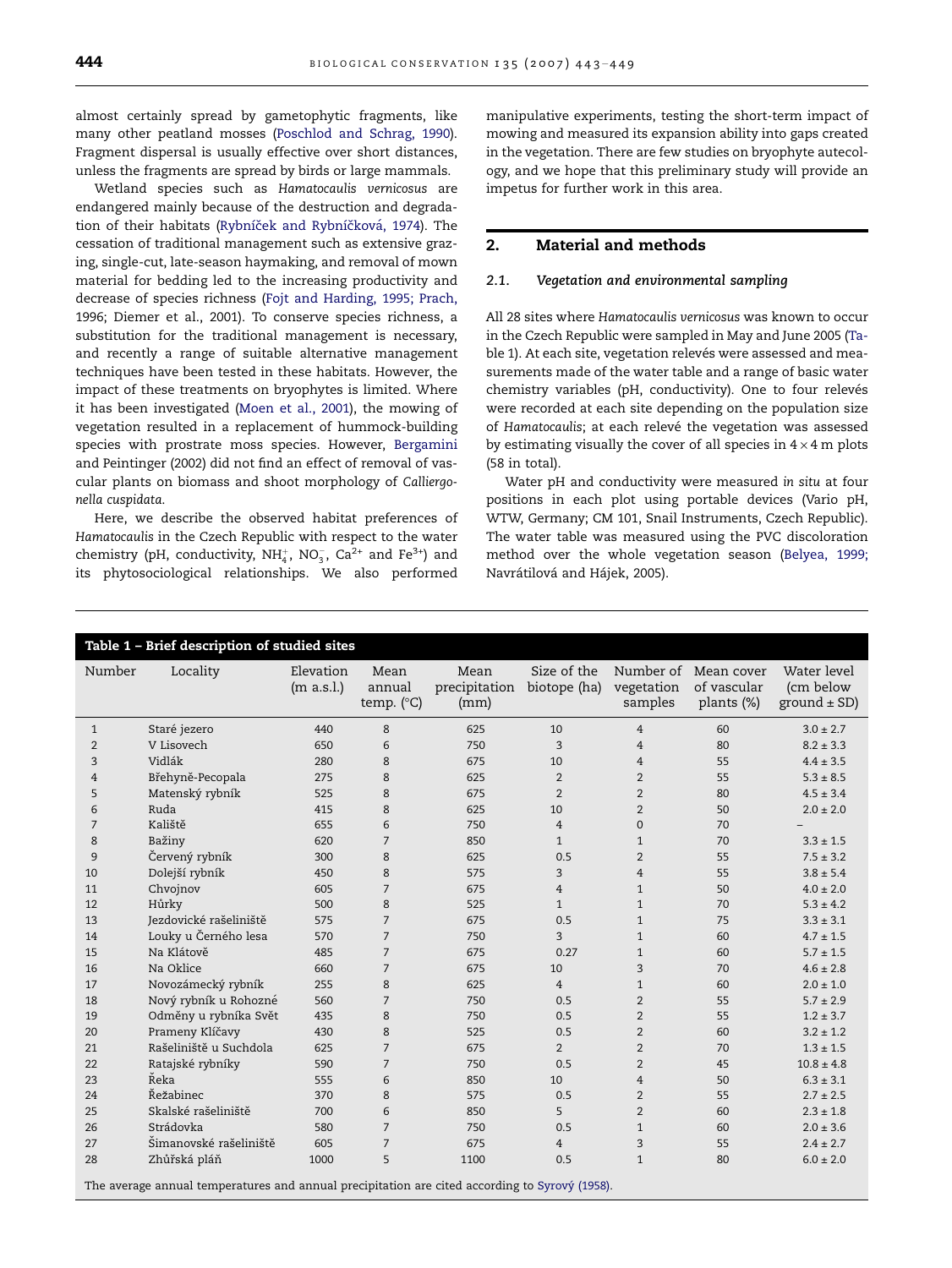Seven sites were chosen as representative of the major phytogeographical regions in which Hamatocaulis occurred in the country for a more detailed study of water chemistry (NH $_4^+$ , NO $_3^-$ , Ca $^{2+}$ , Fe $^{3+}$ ). Below-ground water samples were collected in October 2003, and June, September and October 2004. These samples were filtered and frozen within 24 h for later analysis. NH $_4^+$  and NO $_3^-$  were determined colorimetrically by flow injection analysis (FIAstar 5012 analyzer, Sweden);  $Ca<sup>2+</sup>$  and Fe<sup>3+</sup> concentration was analysed spectrophotometrically (SpectrAA 640, Australia).

#### 2.2. Manipulative experiments

Three sites (1–3, [Table 1\)](#page-1-0) with extensive Hamatocaulis populations were selected for manipulative experiments. Response to mowing was tested in permanent  $50 \times 50$  cm plots (n = 17 at site 2;  $n = 18$  at sites 1, 3), chosen to include the largest part of the population of Hamatocaulis vernicosus at each locality. A sketch of species distribution at each plot was drawn at a mm scale. Half of the plots were mown with a grass-hook and the biomass removed; the rest of the plots were unmown. Mowing was performed twice, in late June 2003 and late June 2004. The sketches from all plots were made again in autumn 2004 and changes in cover were evaluated from the sketches using the Scion Image program [\(Scion Corporation, 2000](#page-6-0)).

The ability of Hamatocaulis to expand into created gaps was also observed in 2003 and 2004 in fourteen  $15 \times 15$  cm gaps, dug in each of the three localities. Each gap was cut close to an extant Hamatocaulis colony. The gap depth was dependent on the turf thickness and varied between 6 and 14 cm. The water level in gaps was measured in June and October in both years. At the last visit cover of Hamatocaulis in each gap was measured.

# 2.3. Data analysis

Canonical correspondence analysis (CCA) was used to evaluate the relationship between the phytosociological data and the environmental data (pH, conductivity, average water table level and its fluctuation expressed as the range between minimum and maximum values). Significance was assessed using a Monte-Carlo test with 499 permutations (Lepš and Šmilauer, 2003).

The interaction of mowing with time on populations of observed species was tested using ANOVA with repeated measurements. The relationship between water level and Hamatocaulis cover in gaps was investigated using multiple linear regression. ANOVA and the regression were computed using Statistica for Windows version 7.1 [\(StatSoft](#page-6-0) [Inc, 2005\)](#page-6-0).

# 3. Results

#### 3.1. Vegetation, water table and chemistry at the localities

In the relevés 177 species (51 bryophytes, 126 vascular plants) were found, the most commonly associated species being listed in Table 2. The variation of vegetation composition was influenced significantly ( $p = 0.002$ ,  $F = 4.1$ ) by the environmental variables [\(Fig. 1](#page-3-0)). The first canonical axis explains 28% of the variation and is closely associated with a water chemistry gradient (pH, conductivity), whereas axis two explains 12% of the variation and appears closely associated with

#### Table 2 – The commonest moss and vascular plant taxa associated with Hamatocaulis vernicosus based on the frequency of occurrence in the vegetation samples

|                          | <b>Mosses</b> |                          | Vascular plants |  |  |
|--------------------------|---------------|--------------------------|-----------------|--|--|
| Associated species       | % Samples     | Associated species       | % Samples       |  |  |
| Calliergonella cuspidata | 91            | Carex nigra              | 72              |  |  |
| Aulacomnium palustre     | 61            | Equisetum fluviatile     | 70              |  |  |
| Bryum pseudotriquetrum   | 60            | Carex rostrata           | 67              |  |  |
| Sphagnum teres           | 60            | Potentilla palustris     | 65              |  |  |
| Straminergon stramineum  | 56            | Galium uliginosum        | 61              |  |  |
| Campylium stellatum      | 44            | Menyanthes trifoliata    | 61              |  |  |
| Sphagnum warnstorfii     | 30            | Lysimachia vulgaris      | 60              |  |  |
| Warnstorfia exannulata   | 30            | Agrostis canina          | 58              |  |  |
| Sphagnum fallax          | 28            | Carex diandra            | 54              |  |  |
| Tomentypnum nitens       | 28            | Galium palustre          | 51              |  |  |
| Amblystegium radicale    | 25            | Valeriana dioica         | 51              |  |  |
| Calliergon giganteum     | 25            | Epilobium palustre       | 49              |  |  |
| Calliergon cordifolium   | 23            | Salix cinerea            | 47              |  |  |
| Sphagnum contortum       | 23            | Viola palustris          | 47              |  |  |
| Climacium dendroides     | 21            | Carex panicea            | 46              |  |  |
| Scorpidium cossonii      | 21            | Eriophorum angustifolium | 42              |  |  |
| Drepanocladus polygamus  | 18            | Potentilla erecta        | 42              |  |  |
| Hypnum pratense          | 16            | Cirsium palustre         | 40              |  |  |
| Aneura pinguis           | 12            | Carex lasiocarpa         | 39              |  |  |
| Sphagnum fimbriatum      | 12            | Peucedanum palustre      | 37              |  |  |
| Sphagnum flexuosum       | 12            | Betula sp.               | 33              |  |  |
| Sphagnum palustre        | 12            | Equisetum palustre       | 33              |  |  |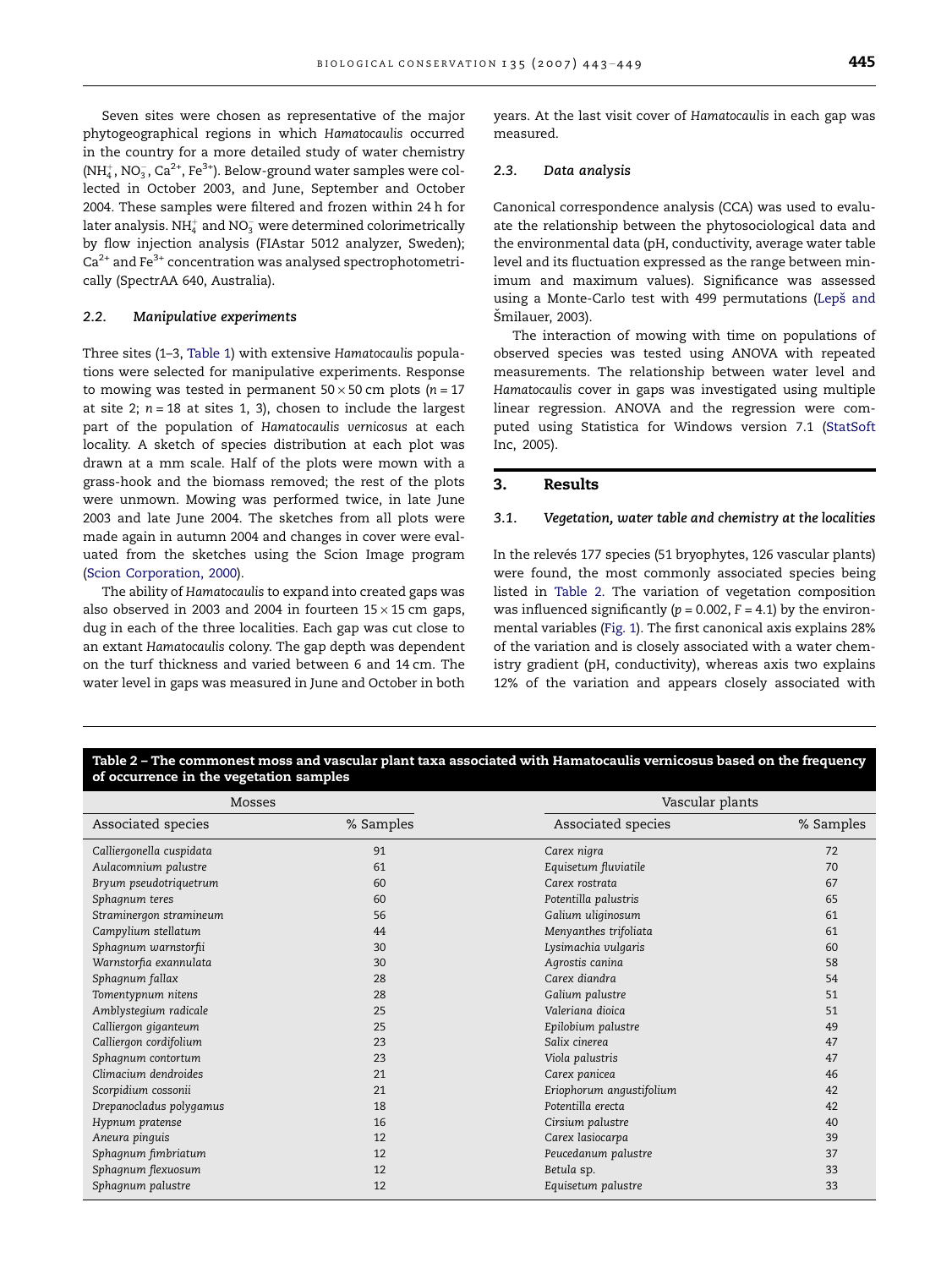<span id="page-3-0"></span>

Fig. 1 – Species–environment biplot from CCA summarizing the relationship between species and the measured environmental characteristics – pH, conductivity, mean water table depth and fluctuation. Mosses: CalCor – Calliergon cordifolium, CamSte – Campylium stellatum, ChiPro – Chiloscyphus profundus, CliDen – Climacium dendroides, DreAdu – Drepanocladus aduncus, HamVer – Hamatocaulis vernicosus, HypPra – Hypnum pratense, PhiCae – Philonotis caespitosa, PhiCal – P. calcarea, ScoCos – Scorpidium cossonii, SphFal – Sphagnum fallax, SphPal – S. palustre, SphTer – S. teres, TomNit – Tomentypnum nitens, WarExa – Warnstorfia exannulata. Vascular plants: AgrCan – Agrostis canina, AlnGlu – Alnus glutinosa, BetSp – Betula sp., CalStr – Calamagrostis stricta, CarDio – Carex dioica, CarLas – C. lasiocarpa, CarPan – C. panicea, CirPal – Cirsium palustre, DacMaj – Dactylorhiza majalis, EquPal – Equisetum palustre, EleQui – Eleocharis quinqueflora, EriAng – Eriophorum angustifolium, EriLat – E. latifolium, FilUlm – Filipendula ulmaria, GalPal – Galium palustre, LemMin – Lemna minor, LycFlo – Lychnis flos-cuculi, LysThy – Lysimachia thyrsiflora, LytSal – Lythrum salicaria, MenTri – Menyanthes trifoliata, ParPal – Parnassia palustris, PedPal – Pedicularis palustris, PeuPal – Peucedanum palustre, PinSyl – Pinus sylvestris, PotEre – Potentilla erecta, PotPal – P. palustris, RanFla – Ranunculus flammula, SalAur – Salix aurita, SalCin – S. cinerea, SucPra – Succisa pratensis, TriPal – Triglochin palustre, ValDio – Valeriana dioica, VioPal – Viola palustris.

water table and its fluctuations. At the more base-rich localities (pH = ca. 7; conductivity =  $100-250 \mu S/cm$ ), the commonly associated mosses were Tomentypnum nitens, Campylium stellatum, Philonotis calcarea and Scorpidium cossonii, and vascular plants included Valeriana dioica, Carex dioica, Eriophorum latifolium and Eleocharis quinqueflora. In more acid habitats (pH = 5.8–6.6, conductivity < 100  $\mu$ S/cm), these were replaced by Sphagnum fallax, Sphagnum subsecundum, Sphagnum palustre, Warnstorfia exannulata, Eriophorum angustifolium, Agrostis canina, Potentilla palustris and seedlings of trees and shrubs,



Fig. 2 – Relationship between Hamatocaulis vernicosus cover, pH and water table. The size of dots relates to the number of vegetation samples (range 1–5 samples).

such as Alnus glutinosa, Betula sp. div., Pinus sylvestris and Salix aurita.

Hamatocaulis cover varied between 0.05% and 30% (Fig. 2), but it exceeded 20% at only four sites. At these sites, the range of pH was between 6.7 and 7.2, conductivity was between 100 and 250  $\mu$ S/cm and the water table ranged from 5 to 7 cm below ground level. The majority of other sites were more acid (pH = 6.2–6.6) and had a lower conductivity (<100  $\mu$ S/cm). The relationship between Hamatocaulis cover and any of these three measures (pH, conductivity, water table) was not, however, statistically significant.

The average content of  $\mathrm{NH}_4^+$  ranged between 0.15 and 0.3 mg/l, that of  $NO_3^-$  between 0.1 and 0.4 mg/l, and  $Fe^{3+}$ between 0.2 and 1.7 mg/l. The  $Ca^{2+}$  content varied mostly between 3 and 10 mg/l, with an exceptional range between 20 and 30 mg/l at one locality. No correlation was found between concentration of these elements and the cover of Hamatocaulis.

# 3.2. Mowing

The effect of mowing Hamatocaulis vernicosus ([Fig. 3](#page-4-0)) was significant only at the locality 'V Lisovech'  $(p = 0.0213, F = 6.6)$ , where the cover of Hamatocaulis vernicosus increased in mown plots and decreased rapidly in control plots.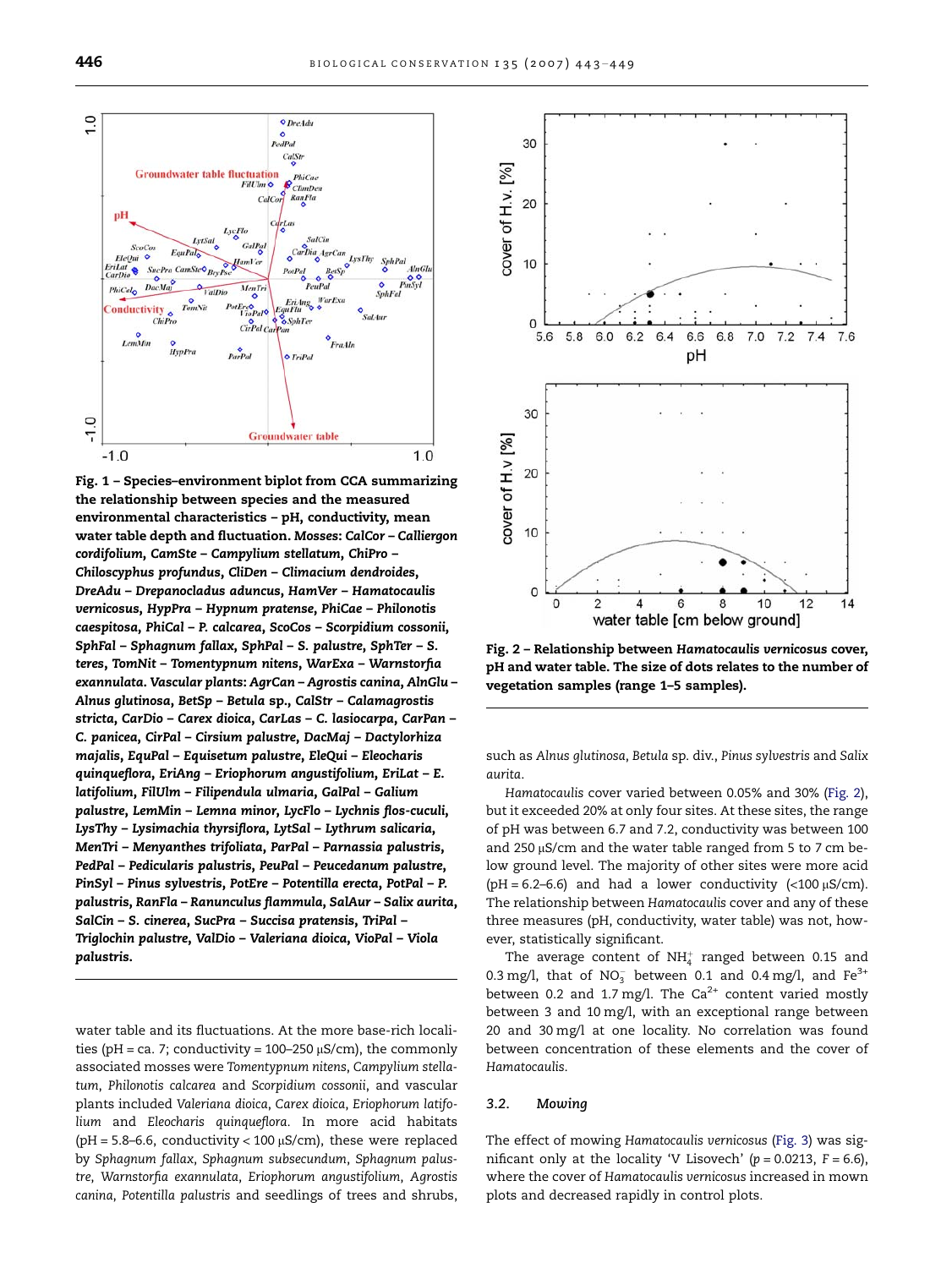<span id="page-4-0"></span>

Fig. 3 – Effect of mowing Hamatocaulis vernicosus. Full circles show the cover of Hamatocaulis before and after the experiment in mown plots, empty ones represent the control plots. a - locality V Lisovech, b - locality Staré jezero, c - locality Vidlák.

#### 3.3. Gap cutting

The expansion into gaps by Hamatocaulis vernicosus was dependent on gap water level ( $p = 0.0005$ ,  $F = 22.4$ ; Fig. 4). Shallow gaps (ca. 6–8 cm deep) with a low water level (ca. 1 cm deep) were gradually colonized by Hamatocaulis vernicosus and other associated mosses, most often Calliergonella cuspidata, Campylium stellatum or Calliergon cordifolium. In deeper gaps (ca. 10 cm) with a higher water table, Hamatocaulis cover was lower. No



Fig.  $4$  – Linear regression ( $p = 0.0005$ ,  $F = 22.4$ ) of Hamatocaulis vernicosus expansion into the gaps. The size of dots relates to the frequency of observations (range 1–3 observations).

expansion was observed in gaps which were completely filled up with water (water level 8–9 cm). Similar results were observed with other associated pleurocarpous mosses.

# 4. Discussion

At all localities (and in 91% of vegetation samples), Hamatocaulis vernicosus grows with Calliergonella cuspidata, which accords with observations at British and German localities (Church et al., 2001; Mü[ller and Baumann, 2004\)](#page-5-0). Other regular associates include the mosses Aulacomnium palustre, Straminergon stramineum and Bryum pseudotriquetrum and the vascular plants Equisetum fluviatile, Lysimachia vulgaris, Epilobium palustre, Potentilla erecta and Cirsium palustre. The most commonly associated Sphagnum species were S. teres, S. warnstorfii and S. contortum, all known to be relatively calcitolerant species, and S. fallax which thrives in a wide range of chemical and hydrological conditions ([Daniels and Eddy,](#page-5-0) 1990; Hájková and Hájek, 2004). We also found the taxonomically-related species Scorpidium cossonii as a common associate at sites with a high pH and conductivity, which is contrary to Swedish surveys, where Scorpidium cossonii rarely grows with Hamatocaulis (Hedenäs, 1989).

#### 4.1. Water chemistry at the localities

The pH values at observed localities confirmed the general assumption that Hamatocaulis requires slightly acid to slightly base-rich conditions (Hedenäs, 1989; Vitt, 2000; Hedenäs et al., 2003; Hájková, 2005). However, Spanish data have shown Hamatocaulis vernicosus occurring between pH 4.5–5 [\(Heras and](#page-6-0) [Infante, 2000\)](#page-6-0), surprisingly growing alongside Tomentypnum nitens and Meesia triquetra, both species being rich-fen species. Conductivity and NH<sup>+</sup><sub>4</sub>, NO<sub>3</sub>, and Ca<sup>2+</sup> concentrations are consistent with values mentioned by Hedenäs and Kooijman [\(1996\).](#page-5-0) However, our measurements for Fe concentration (mean = 0.71 mg/l) did not show any exceptional value and was much lower than the unusually high value of 2.24 mg/l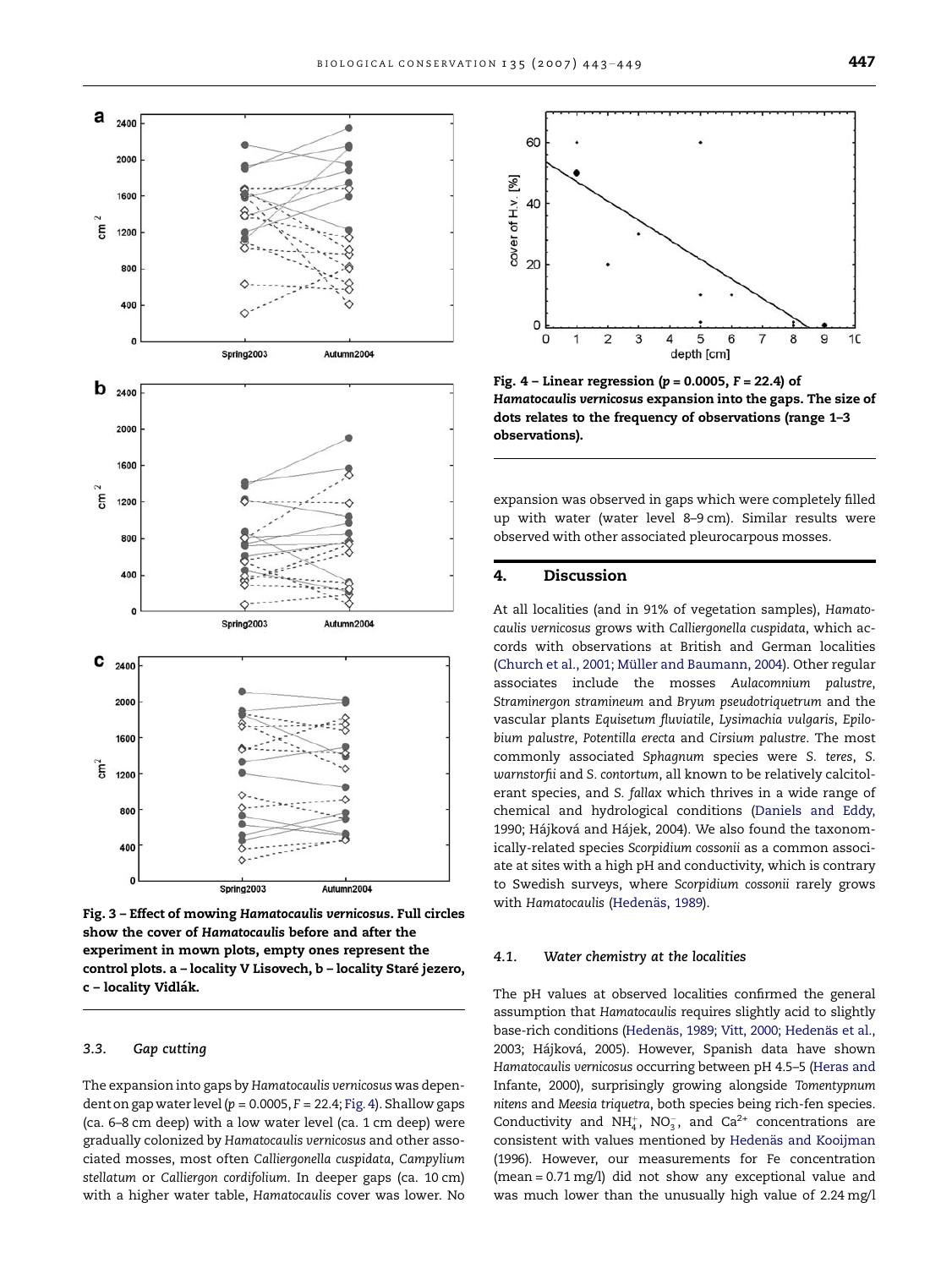<span id="page-5-0"></span>reported for the genus Hamatocaulis by Hedenäs and Kooijman (1996), suggesting it does not have exceptional Fe requirements.

# 4.2. Mowing

The differential influence of mowing on Hamatocaulis vernicosus appears to be correlated with vascular plant cover. At 'V Lisovech' (site 2), vascular plant cover was about 20% greater than the other two sites, where the higher water table (cf. [Ta](#page-1-0)[ble 1\)](#page-1-0) keeps the cover of vascular plants low.

The reasons for decline of the Hamatocaulis colonies with the increasing cover of vascular plants might be diverse. One of them may include a reduced solar radiation available for bryophytes through competition with the plants or their accumulating litter, litter accumulation in its own right causing nutrient concentrations to rise. Elevated nutrient concentrations have been shown to change the relative balance between moss species that are tolerant of higher nutrient concentrations and those unable to benefit from it [\(Malmer](#page-6-0) [et al., 1992; Kooijman, 1993; Kooijman and Bakker, 1995\)](#page-6-0).

#### 4.3. Gap cutting

The ability of Hamatocaulis to colonize the gaps appeared to be dependent on the water table. Despite its preference for wet microsites, completely inundated gaps were never colonized. This is consistent with [Janssens \(1983\),](#page-6-0) who describes the species not developing permanently submersed forms in contrast to, e.g., Warnstorfia exannulata. Consequently, gap cutting makes little sense in localities where the water table is high. The positive effect of creating gaps was noticeable in the drier sites, where the species thrived on the edges of small pools or ditches, created here (independently of our experiments) to support the growth of some vascular plants.

Hamatocaulis vernicosus was able to spread into and cover more than a half of the gaps in the course of two seasons with a horizontal growth rate of ca. 3 cm/yr. This is a slightly slower growth rate than that reported by [Kooijman et al.](#page-6-0) [\(1994\)](#page-6-0) for the related species Scorpidium scorpioides (3–7 cm annually). However, the latter species is substantially larger than Hamatocaulis; hence the relative growth rate is probably comparable. Interestingly, the Sphagnum species growing near the gaps never expanded into them. This may be caused by the higher pH and higher concentration of electrolytes in the hollows compared to the hummocks ([Karlin and Bliss,](#page-6-0) [1984; Malmer et al., 1992](#page-6-0)), which makes the gaps unsuitable for most species of Sphagnum, as they prefer more acid habitats (Gorham and Janssens, 1992; Vitt, 2000).

# 4.4. Recommendations

We conclude that the eventual active management for Hamatocaulis vernicosus should take into consideration the water regime, vegetation composition and herb cover. The results of these preliminary manipulative experiments confirm that management is not necessary in all wetland habitats, being necessary only in ''artificial'' or man-influenced habitats such as wet meadows (Kooijman et al., 1994; Hedenäs, 2003), where the water table is unstable and cover of vascular plants high. At these localities, the growth and long-term persistence of

Hamatocaulis vernicosus can be supported by cutting small shallow gaps.

For a more exact prediction of reaction of Hamatocaulis populations to management, more detailed investigation of variation in growth rates of Hamatocaulis in different habitats is necessary, as well as specific research of competitive rates in Hamatocaulis and other moss species. Similar studies are needed for most rare bryophyte species and effective bryophyte conservation cannot be achieved until such knowledge is available.

## Acknowledgements

This project was supported by the Agency for Nature Conservation and Landscape Protection of the Czech Republic and the grant project 6007665801 of the Ministry of Education. We thank Milan Stech for his help with the field work, two anonymous reviewers for critical comments on a previous version of this paper and Roy Perry (Dinas Powys, UK) for the linguistic correction of the manuscript.

#### REFERENCES

- Belyea, L.R., 1999. A novel indicator of reducing conditions and water-table depth in mires. Functional Ecology 13, 431–434.
- Bergamini, A., Peintinger, M., 2002. Effects of light and nitrogen on morphological plasticity of the moss Calliergonella cuspidata. Oikos 96, 355–363.
- Church, J.M., Hodgetts, N.G., Preston, C.D., Stewart, N.F., 2001. British Red Data Books Mosses and Liverworts. Joint Nature Conservation Committee, Peterborough.
- Daniels, R.E., Eddy, A., 1990. Handbook of European Sphagna. HMSO, London.
- Diemer, M., Oetiker, K., Billeter, R., 2001. Abandonment alters community composition and canopy structure of Swiss calcareous fens. Applied Vegetation Science 4, 237–246.
- Fojt, W., Harding, M., 1995. Thirty years of change in the vegetation communities of 3 valley mires in Suffolk, England. Journal of Applied Ecology 32, 561–577.
- Gorham, E., Janssens, J.A., 1992. Concept of fen and bog reexamined in relation to bryophyte cover and the acidity of surface waters. Acta Societatis Botanicorum Poloniae 61, 7–12.
- Gunnarsson, U., Hassel, K., Söderström, L., 2005. Genetic structure of the endangered peat moss Sphagnum angermanicum in Sweden: a result of historic or contemporary processes? Bryologist 108, 194–203.
- Hájková, P., 2005. Bryophytes. In: Poulíčková, A., Hájek, M., Rybníček, K. (Eds.), Ecology and Palaeoecology of spring fens of the West Carpathians. Palacký University, Olomouc, pp. 151-174.
- Hájková, P., Hájek, M., 2004. Bryophyte and vascular plant responses to base richness and water level gradients in Western Carpathians Sphagnum rich mires. Folia Geobotanica 39, 335–351.
- Hedenäs, L., 1989. The genera Scorpidium and Hamatocaulis gen. nov. in northern Europe. Lindbergia 15, 8–36.
- Hedenäs, L., 1999. Altitudinal distribution in relation to latitude; with examples among wetland mosses in the Amblystegiaceae. Bryobrothera 5, 99–115.
- Hedenäs, L., 2003. The European species of the Calliergon-Scorpidium–Drepanocladus complex, including some related or similar species. Meylania 28, 1–117.
- Hedenäs, L., Kooijman, A.M., 1996. Phylogeny and habitat adaptations within a monophyletic group of wetland moss